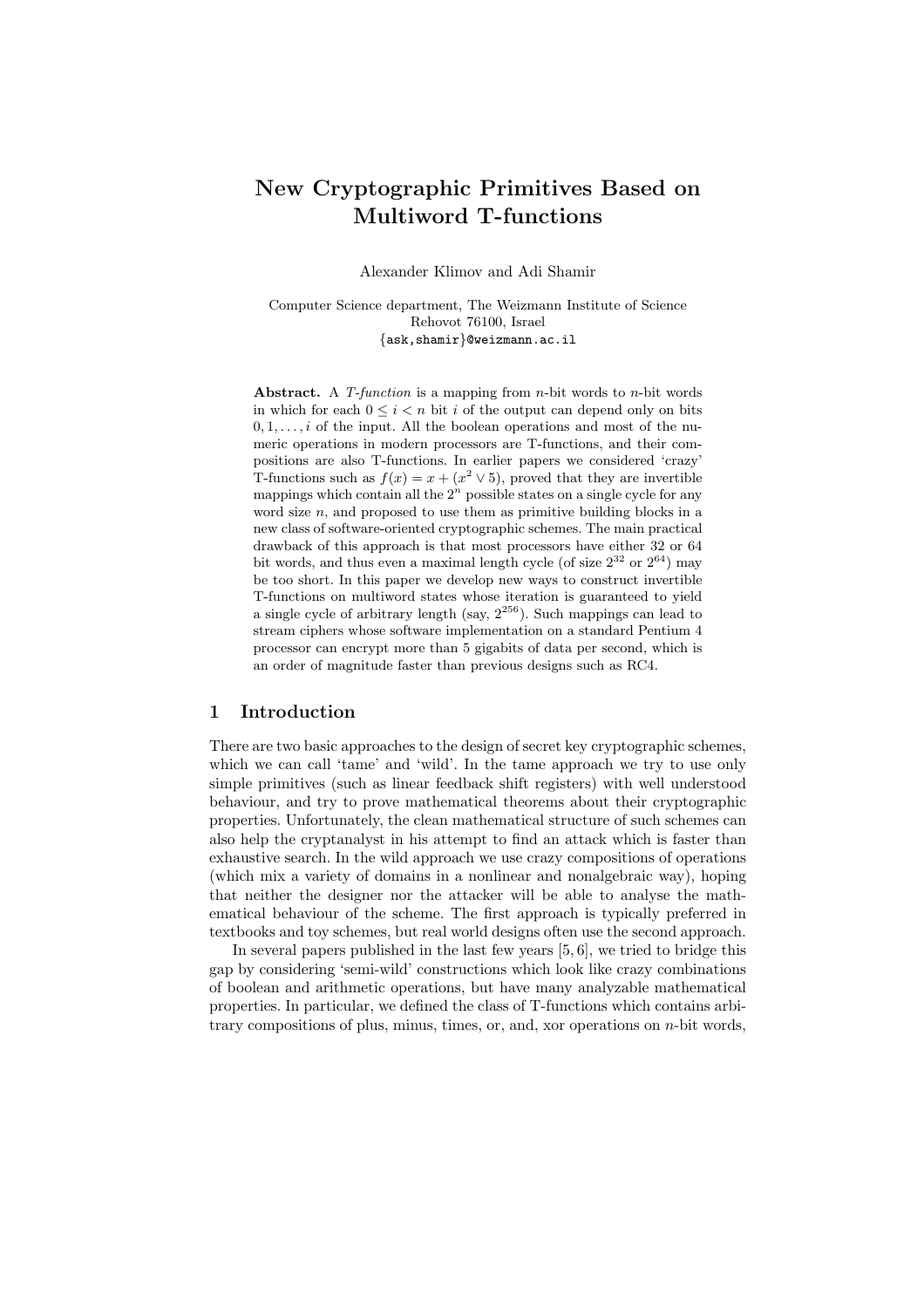and showed that it is easy to analyse their invertibility and cycle structure for arbitrary word sizes. Such constructions can replace LFSRs and linear congruential mappings (which are vulnerable to correlation and algebraic attacks) in a new class of stream ciphers and pseudo random generators.

The paper is organized in the following way. In section 2 we recall the basic definitions from [5] for single word mappings, and consider several ways in which they can be extended to the multiword case. In section 3 we extend our bit-slice technique to analyse the invertibility of multiword T-functions. In section 4 we extend our technique from [6] to analyse the cycle structure of multiword Tfunctions. Finally, in section 5 we provide experimental data on the speed of several possible implementations of our functions on a PC.

#### 2 Multiword T-functions

Invertible mappings with a single cycle have many cryptographic applications. The main context in which we study them in this paper is pseudo random generation and stream ciphers. Modern microprocessors can directly operate on up to 64-bit words in a single clock cycle, and thus a univariate mapping can go through at most 2<sup>64</sup> different states before entering a cycle. In some cryptographic applications this cycle length may be too short, and in addition the cryptanalyst can guess a 64 bit state in a feasible computation. A common way to increase the size of the state and extend the period of a generator is to run in parallel and combine the outputs of several generators with different periods. The overall period is determined by the least common multiple of their individual periods. This works well with LFSRs, whose periods  $2^{n_1} - 1, 2^{n_2} - 1, \ldots$  can be relatively prime, and thus the overall period can be their product. However, our univariate mappings have periods of  $2^{n_1}, 2^{n_2}, \ldots$  whose least common multiple is just  $2^{\max(n_1, n_2,...)}$ .

A partial solution to this problem is to cyclically use a large number of different state update functions, starting from a secret state and a secret index. For example, we can use 64-bit words and  $2^{16} - 1$  different constants  $C_k$  to get a guaranteed cycle length of almost  $2^{80}$  from the following simple generator:

**Theorem 1.** Consider the sequence  $\{(x_i, k_i)\}\)$  defined by iterating

$$
x_{i+1} = x_i + (x_i^2 \vee C_{k_i}) \bmod 2^n,
$$
  

$$
k_{i+1} = k_i + 1 \bmod m,
$$

where each x is an n-bit word and  $C_k$  is some n-bit constant for each  $k =$  $0, \ldots, m-1$ . Then the sequence of pairs  $(x_i, k_i)$  has a maximal period (of size  $(m2<sup>n</sup>)$  if and only if m is odd, and for all k,  $[C_k]_0 = 1$  and  $\bigoplus_{k=0}^{m-1} [C_k]_2 = 1$ .

A special case of this theorem for  $m = 1$  is that the function  $f(x) = x +$  $(x^2 \vee C)$  is invertible with a single cycle if and only if both the least significant bit and the third least significant bit in  $C$  are 1, and the smallest such  $C$  is 5.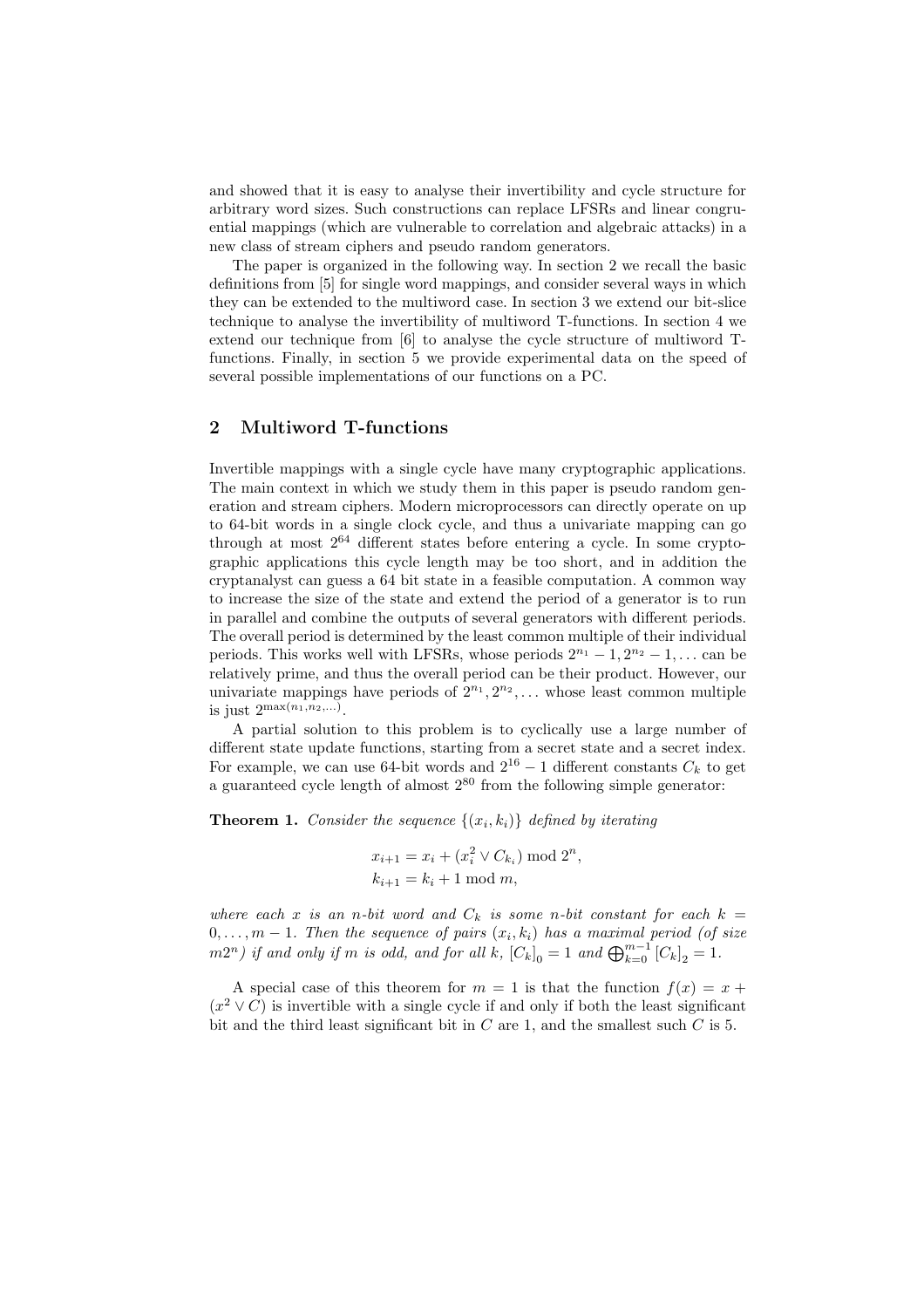Unfortunately, the cyclic change of state update functions is inconvenient, and it cannot yield really large cycles (e.g., of  $2^{256}$  possible states). We can try to solve the problem by using a single high precision variable  $x$  (say, with 256 bits), but the multiplication of such long variables can become prohibitively expensive. What we would like to do is to define the mapping by operating separately on the various input words, without trying to interpret the result as a natural mathematical operation on multi-precision words.

Let us first review the definitions from [5] in the case of univariate mappings. Let x be an n-bit word. We can view x as a vector of bits denoted by  $([x]_{n-1}, \ldots, [x]_0)$ , where the least significant bit has number 0. In this bit notation, the univariate function  $f(x) = x + 1 \pmod{2^n}$  can be expressed in the following way:

$$
\begin{array}{rcl}\n[f(x)]_0 & = f_0([x]_0) & = [x]_0 \oplus 1 \\
[f(x)]_1 & = f_1([x]_1; [x]_0) & = [x]_1 \oplus \alpha_1([x]_0) \\
[f(x)]_2 & = f_2([x]_2; [x]_1, [x]_0) & = [x]_2 \oplus \alpha_2([x]_1, [x]_0) \\
\vdots \\
[f(x)]_{n-1} & = f_{n-1}([x]_{n-1}; [x]_{n-2}, \dots, [x]_0) = [x]_{n-1} \oplus \alpha_{n-1}([x]_{n-2}, \dots, [x]_0),\n\end{array} \tag{1}
$$

where each  $\alpha_i$  denotes one of the carry bits. Note that for any bit position i,  $[f(x)]_i$  depends only on  $[x]_i, \ldots, [x]_0$  and does not depend on  $[x]_{n-1}, \ldots, [x]_{i+1}$ . We call any univariate function  $f$  which has this property a  $T\text{-}function$  (where 'T' is short for *triangular*). Note further that each carry bit  $\alpha_i$  depends only on strictly earlier input bits  $[x]_{i-1}$ ,...,  $[x]_0$  but not on  $[x]_i$ . This is a special type of a T-function, which we call a parameter. To provide some intuition from the theory of linear transformations on  $n$ -dimensional spaces, we can say that T-functions roughly correspond to lower triangular matrices, parameters roughly correspond to lower triangular matrices with zeroes on the diagonal, and a T-function can be roughly represented as a diagonal matrix plus a parameter.

Let us now define these notions for functions which map several input words into one output word. The natural extension of the notion of a T-function in this case is to allow bit i of the output to depend only on bits  $0$  to i of each one of the inputs. The observation which makes this notion interesting is that all the boolean operations and most of the arithmetic operations available on modern processors are T-functions. In particular, addition  $(+)$ , subtraction ('binary  $-$ '), negation ('unary  $-$ '), multiplication ('\*'), or ('∨'), and ('∧'), exclusive or  $(\hat{\theta}, \hat{\theta})$ , and complementation  $(\hat{\theta}, \hat{\theta})$  (where the boolean operations are performed on all the  $n$  bits in parallel and the arithmetic operations are performed modulo  $2<sup>n</sup>$ ) are T-functions with one or two inputs. We call these eight functions  $primi$ tive operations. Note that circular rotations and right shifts are not T-functions, but left shifts can be expressed as multiplication by a power of 2 and thus they are T-functions. Since the composition of T-functions is also a T-function, any 'crazy' function which contains arbitrarily many primitive operations is always a T-function.

In order to define multiword mappings  $f$  which can be iterated, we have to further extend the notion to functions with the same number m of input and output words. We can represent the multiword input as the following  $n \times m$  bit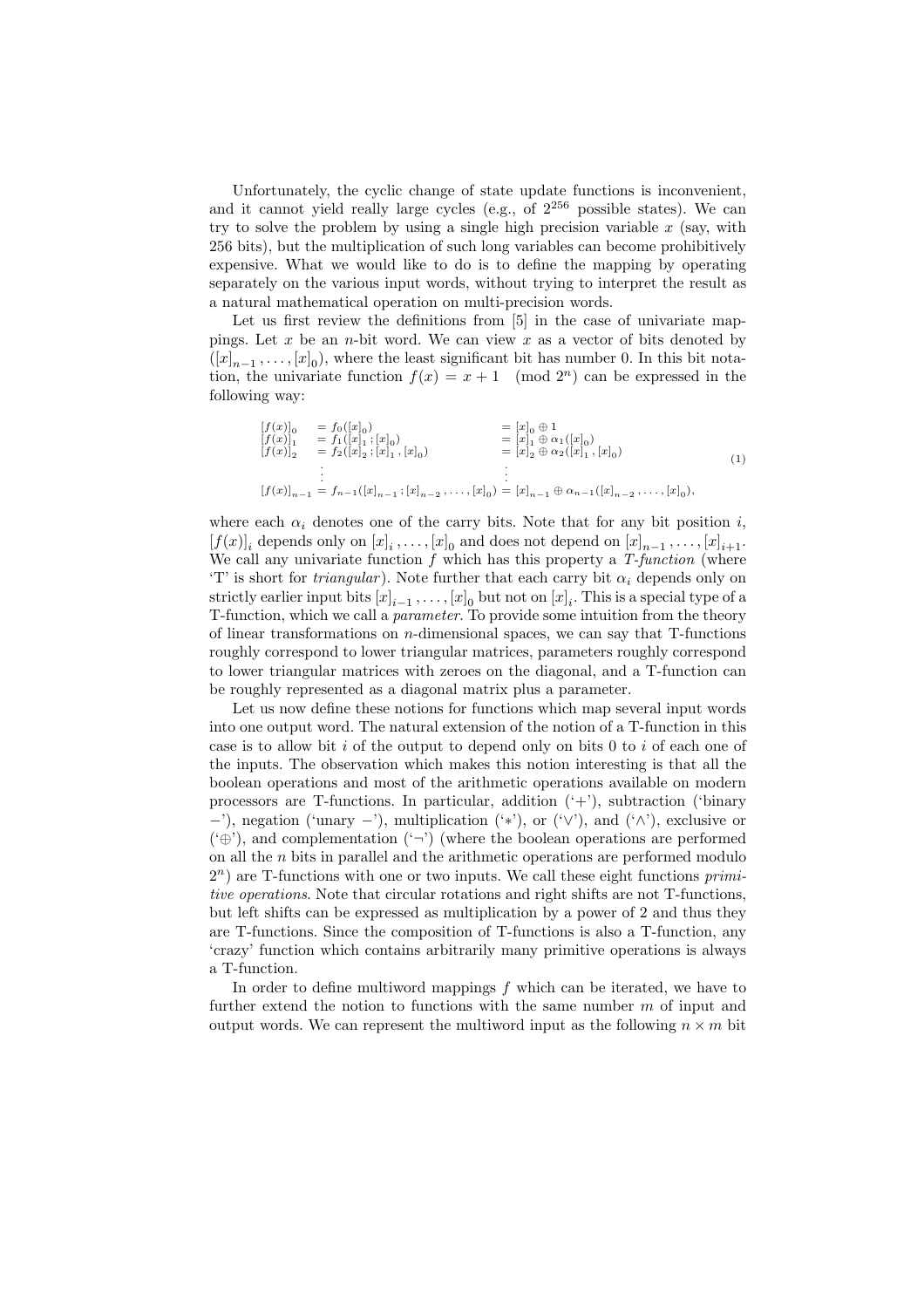matrix  $B^{n \times m}$ :

$$
x = \begin{pmatrix} x_0 \\ x_1 \\ \vdots \\ x_{m-1} \end{pmatrix} = \begin{pmatrix} [x]_{0,n-1} & \cdots & [x]_{0,1} & [x]_{0,0} \\ [x]_{1,n-1} & \cdots & [x]_{1,1} & [x]_{1,0} \\ \vdots & \ddots & \vdots & \vdots \\ [x]_{m-1,n-1} & \cdots & [x]_{m-1,1} & [x]_{m-1,0} \end{pmatrix}.
$$
 (2)

We can now consider the columns of the bit matrix as parallel bit slices with no internal bit order, and say that a multiword mapping is a T-function if all the bits in column  $i$  of the matrix of output words can depend only on bits in columns  $0$  to  $i$  of the matrix of input words. In this interpretation it is still true that any composition of primitive operations is a multiword T-function, but some of the proven properties of univariate T-functions (e.g., that all the cycle lengths are powers of 2) are no longer true.

An alternative definition of multiword T-functions is to concatenate all the input words into one long word, to concatenate all the output words into one long word, and then to use the standard univariate definition of a T-function in order to limit which input bits can affect which output bits. If we denote the  $l$ input words by  $x_u, x_v, \ldots$ , then we define the single logical variable x by

$$
x = (x_u, \dots, x_w) = ([x]_{n(l-1)+(n-1)}, \dots, [x]_{n(l-1)}, \dots, [x]_{n-1}, \dots, [x]_0).
$$
\n(3)

Note that in this interpretation  $f(x) = (f_u, f_v) = (x_u + x_v, x_v)$  is a T-function, but the very similar  $f(x) = (f_u, f_v) = (x_u, x_u + x_v)$  is not a T-function, and thus we cannot compose primitive operations in an arbitrary way. On the other hand, we can obtain many new types of T-functions in which low-order words can be manipulated by non-primitive operations (such as cyclic rotation) before we use them to compute higher order output words.

Our actual definition of multiword T-functions combines and generalizes these two possible interpretations. Let x be an  $nl \times m$  bit matrix  $(\mathbb{B}^{nl \times m})$ :

$$
\begin{pmatrix}\n[x_{0,n(l-1)+(n-1)} & \cdots & [x_{0,n(l-1)+1} & [x_{0,n(l-1)} & \cdots & [x_{0,n-1} & \cdots & [x_{0,0} \\
[x_{1,n(l-1)+(n-1)} & \cdots & [x_{1,n(l-1)+1} & [x_{1,n(l-1)} & \cdots & [x_{1,n-1} & \cdots & [x_{1,0} \\
\vdots & \vdots & \ddots & \vdots & \vdots & \ddots & \vdots \\
[x_{m-1,n(l-1)+(n-1)} & \cdots & [x_{m-1,n(l-1)+1} & [x_{m-1,n(l-1)} & \cdots & [x_{m-1,n-1} & \cdots & [x_{m-1,0}\n\end{pmatrix}.\n\tag{4}
$$

We consider it as an  $m \times l$  matrix of n bits words:

$$
x = \begin{pmatrix} x_{0,u} & \dots & x_{0,w} \\ \vdots & \ddots & \vdots \\ x_{m-1,u} & \dots & x_{m-1,w} \end{pmatrix}.
$$

We concatenate the  $l$  words in each row into a single logical variable, and then consider the collection of the m long variables as the inputs to the T-function. Finally, we allow the bits in column  $i$  of the output matrix to depend only on bits in columns  $0, \ldots, i$  in the input matrix.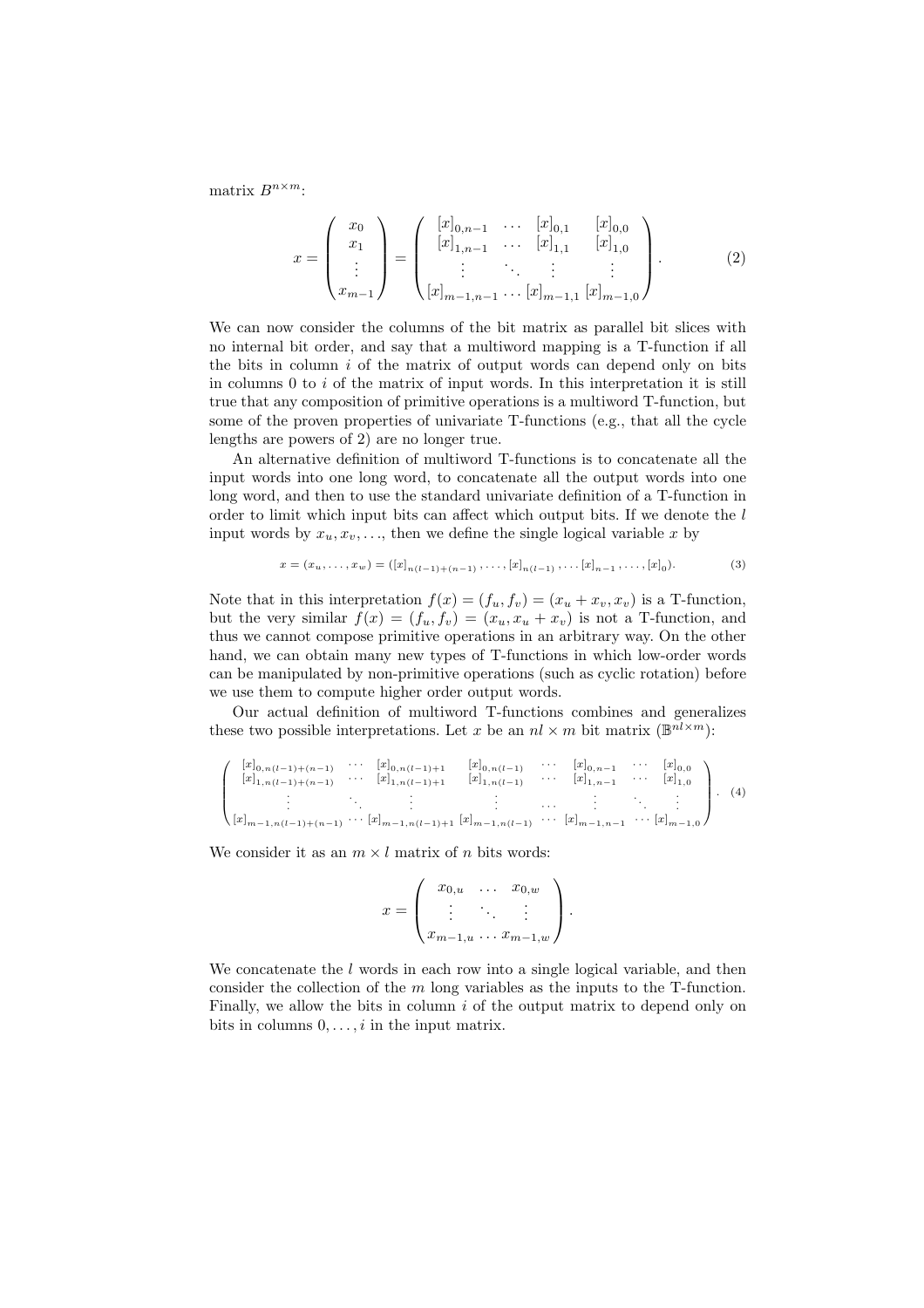To demonstrate this notion, consider the following mapping over 4-tuples of words:

$$
f(x) = \begin{pmatrix} x_{0,u} + x_{1,u}x_{0,v} & x_{0,v} + x_{1,v} \\ x_{0,u} - x_{1,u}(x_{1,v} \upharpoonright 1) & x_{0,v} \oplus x_{1,v} \end{pmatrix}.
$$

This is a valid T-function under our general multiword definition even though it contains the non-primitive right shift operation  $\uparrow$  1.

#### 3 Bit slice analysis and invertibility

The main tool we use in order to study the invertibility of T-functions is bit slice analysis. Its basic idea is to define the mapping from  $[x]_i$  to  $[f(x)]_i$  by abstracting out the complicated dependency on  $[x]_{0...i-1}$  via the notion of parameters. For example, the size of the explicit description of the mapping  $[f(x)]_i =$  $\phi([x]_0, \ldots, [x]_i)$  in the function  $f(x) = x + (x^2 \vee 5)$  grows exponentially with *i*, but it can be written as  $[f(x)]_i = [x]_i \oplus \alpha_i$ , where  $\alpha_i$  is some function of  $[x]_0, \ldots, [x]_{i-1}$  (that is, a parameter). By using this parametric representation we can easily prove the invertibility of the mapping by induction on  $i$ , since if we already know bits 0 to  $i-1$  of the input x and bit i of the output  $f(x)$ , we can (in principle) calculate the value of  $\alpha_i$  and thus derive in a unique way bit i of the input. Intuitively, this is the same technique we use in order to solve a triangular system of linear equations, except that in our case the explicit description of  $\alpha_i$  can be extremely complicated, and thus we do not use this technique as a real inversion algorithm for  $f(x)$ , but only in order to prove that this inverse is uniquely defined.

The main observation in [5] was that such an abstract parametric representation can be easily derived for any composition of primitive operations by the following recursive definition, in which  $i$  can be any bit position except zero:

$$
\begin{aligned}\n\begin{bmatrix} [xy]_0 &= [x]_0 \wedge [y]_0 \\
 x \frac{+}{\oplus} y \end{bmatrix}_0 &= [x]_0 \oplus [y]_0 \\
\begin{bmatrix} x \wedge y \end{bmatrix}_0 &= [x]_0 \wedge [y]_0 \\
\begin{bmatrix} [xy]_i &= [x]_i \alpha_{[y]_0} \oplus \alpha_{[x]_0} [y]_i \oplus \alpha_{xy} \\
\begin{bmatrix} x \frac{+}{y} \end{bmatrix}_i &= [x]_i \oplus [y]_i \oplus \alpha_{x \pm y} \\
\begin{bmatrix} x \stackrel{\oplus}{\vee} y \end{bmatrix}_i &= [x]_i \stackrel{\oplus}{\vee} [y]_i\n\end{aligned}\n\end{aligned}\n\tag{5}
$$

To demonstrate this technique, consider our running example:  $[x + (x^2 \vee 5)]_0 =$  $[x]_0 \oplus [x^2 \vee 5]_0 = [x]_0 \oplus 1$  and, for  $i > 0$ ,  $[x + (x^2 \vee 5)]_i = [x]_i \oplus ([x^2]_i \vee [5]_i) \oplus$  $\alpha_{x+(x^2 \vee 5)} = [x]_i \oplus (([x]_i \alpha_{[x]_0} \oplus \alpha_{[x]_0} [x]_i \oplus \alpha_{x^2}) \vee [5]_i) \oplus \alpha_{x+(x^2 \vee 5)} = [x]_i \oplus \alpha.$ 

This invertibility test can be easily generalized to the multivariate case (2). Let us show an example of such a construction. We start from an arbitrary non singular matrix which denotes a possible bit slice mapping, such as: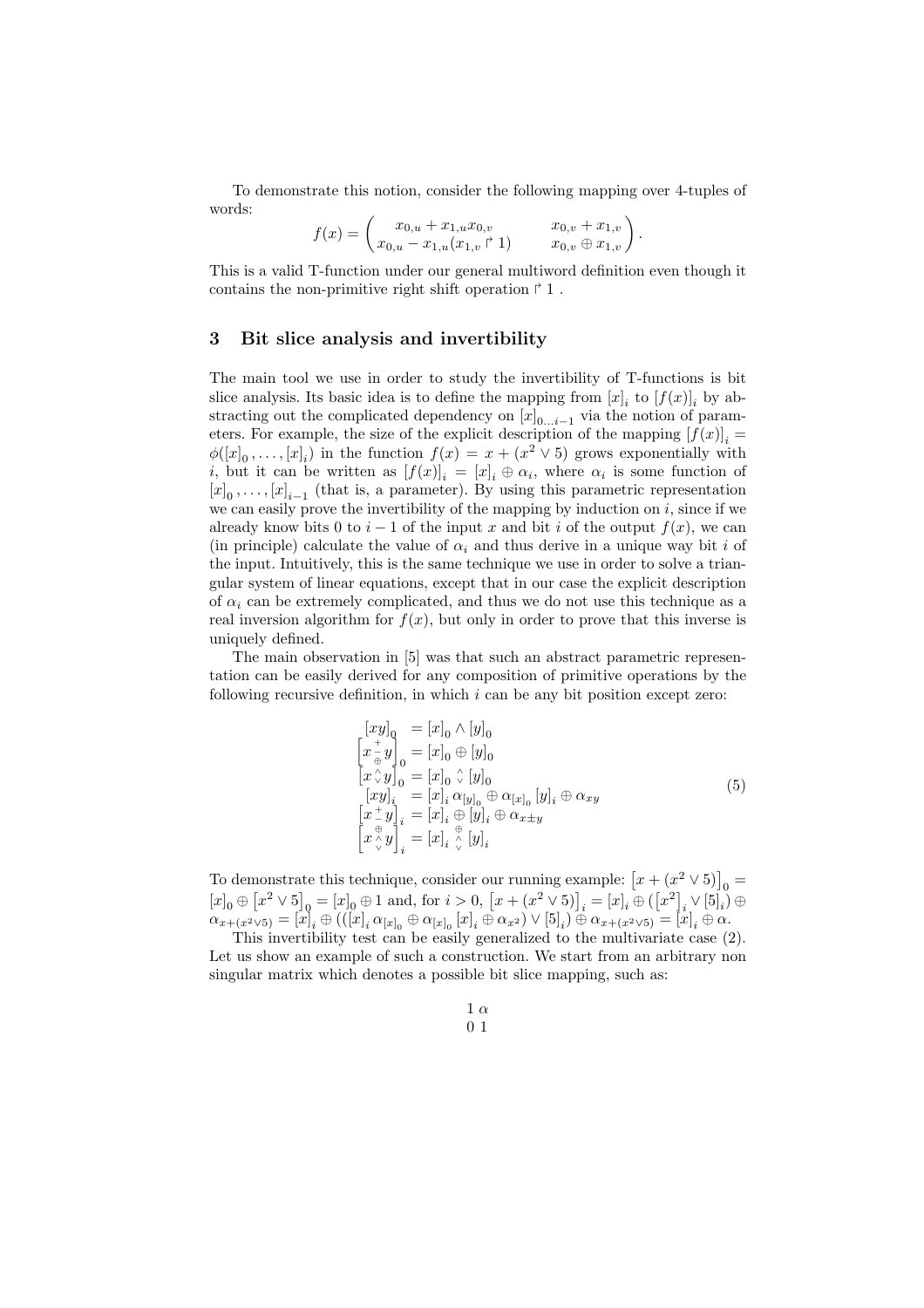We can add to this linear mapping an affine part (where  $\alpha$ ,  $\beta$ , and  $\gamma$  are arbitrary parameters) and get the following bit slice structure:

$$
\begin{pmatrix}\n[x_0]_i \\
[x_1]_i\n\end{pmatrix} \rightarrow \begin{pmatrix}\n[x_0]_i \oplus \alpha \left[x_1\right]_i \oplus \beta \\
[x_1]_i \oplus \gamma.\n\end{pmatrix} \tag{6}
$$

It is easy to check that for  $i > 0$  the *i*-th bit slice of the following mapping matches (6):

$$
\begin{pmatrix} x_0 \\ x_1 \end{pmatrix} \rightarrow \begin{pmatrix} x_0 + (x_0^2 \wedge x_1) \\ x_1 + x_0^2 \end{pmatrix}
$$

Unfortunately, the least significant bit slice of this mapping is not invertible:

$$
\left(\begin{bmatrix} x_0]_0 \\ \begin{bmatrix} x_1 \end{bmatrix}_0 \end{bmatrix} \rightarrow \left(\begin{bmatrix} x_0]_0 \oplus \begin{bmatrix} x_0 \end{bmatrix}_0 \begin{bmatrix} x_1 \end{bmatrix}_0 \\ \begin{bmatrix} x_1 \end{bmatrix}_0 \oplus \begin{bmatrix} x_0 \end{bmatrix}_0. \end{bmatrix}\right)
$$

So we have to apply a little tweak to fix it:

$$
\begin{pmatrix} x_0 \\ x_1 \end{pmatrix} \rightarrow \begin{pmatrix} x_0 + ((x_0^2 \wedge x_1) \vee 1) \\ x_1 + x_0^2. \end{pmatrix}
$$

The reader may get the impression that the bit slice mappings of invertible functions are always linear. From (5) it is easy to see that every expression which uses only  $\oplus$ , +, – and  $\times$  has linear *i*-th bit slice, but in general this is not true.

## 4 The single cycle property

A T-function has the single cycle property if its repeated application to any initial state goes through all the possible states. Let us recall the basic results from [6] in the univariate case. Invertibility is a prerequisite of the single cycle property. If a T-function has a single cycle modulo  $2^k$  then it has a single cycle modulo  $2^{k-1}$ . If a T-function has a cycle of length l modulo  $2^{k-1}$  then modulo  $2<sup>k</sup>$  it has either a cycle of length 2l or two cycles of length l. Taking into account the fact that modulo  $2<sup>1</sup>$  a function has either one cycle of length two or two cycles of length one we can conclude that the size of any cycle of a T-function is always a power of 2.

In the univariate case a bit slice of an invertible T-function has the form  $[f(x)]_i = [x]_i \oplus \alpha$ . From (5) it follows that  $f(x)$  has one of the following forms:  $f_1(x) = x \oplus r_1(x), f_2(x) = x + r_2(x)$  or  $f_3(x) = xr_3(x)$ , where the  $r_i$  are parameters (in the case of multiplication additionally we need  $[r_3]_0 = 1$ ). It is easy to see that  $[f_3(x)]_0 = [x]_0 [r_3(x)]_0 = [x]_0$ , that is it has two cycles modulo 2 and so it can not form a single cycle modulo  $2<sup>n</sup>$ . So, a single cycle function has  $e^{i}$  the first or the second form. In order to analyse the cycle structure of these forms the following definitions of *even* and *odd* parameters were introduced.

<sup>&</sup>lt;sup>1</sup> Note that there is no *exclusive* or here since every function can be represented in both forms, for example  $x + 1 = x \oplus (x \oplus (x + 1)).$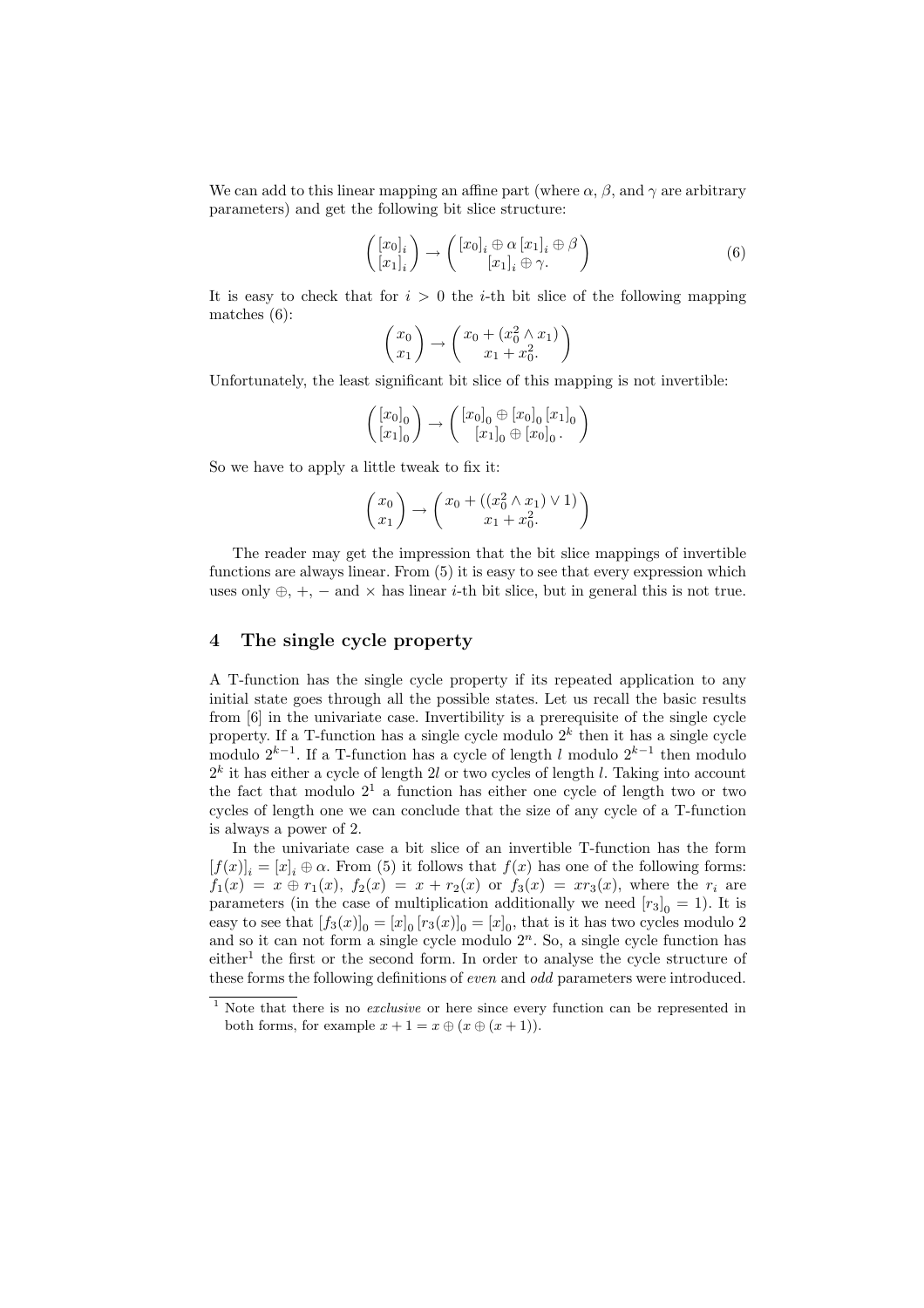Suppose that  $r(x)$  is a parameter, that is  $r(x) = r(x + 2^{n-1}) \pmod{2^n}$ . So,  $r(x) = r(x + 2^{n-1}) + 2^n b(x) \pmod{2^{n+1}}$ . Consider

$$
B[r,n] = 2^{-n} \sum_{i=0}^{2^{n-1}-1} (r(i+2^{n-1}) - r(i)) \pmod{2} = \bigoplus_{i=0}^{2^{n-1}-1} b(i). \tag{7}
$$

The parameter is called *even* if  $B[r, n]$  is always zero, and *odd* if  $B[r, n]$  is always one<sup>2</sup> .

Let us give several examples of even parameters:

- $-r(x) = C$ , where C is an arbitrary constant  $(r(x)) = r(x + 2^{n-1})$  and so,  $b = 0$  and  $B = 0$ ;
- $-r(x) = 2x \left(r(x+2^{n-1})\right) = r(x) + 2^n \pmod{2^{n+1}}$ , so  $b(x) = 1$  and B is even as long as  $2^{n-1}$  is even, that is for  $n \ge 2$ );
- $-r(x) = x^2 (r(x+2^{n-1})) = r(x) + 2^n x + 2^{2(n-1)}$ , so  $b(x) = [x]_0$  and B is even for  $n \geq 3$ ;
- $-r(x) = 4g(x)$ , where  $g(x)$  is an arbitrary T-function  $(r(x + 2^{n-1}) r(x))$  $4(g(x+2^{n-1})-g(x))=0 \pmod{2^n};$
- $-r(x) = r'(x) \frac{1}{\Theta} r''(x)$ , where r' and r'' are simultaneously even or odd parameters  $(B = B' \oplus B'')$ .
- $-r(x) = r'(x) \vee C$ , where C is an arbitrary constant and  $r'(x)$  is an even parameter (if  $[C]_i = 0$  then  $[r(x)]_i = [r'(x)]_i$ , and if  $[C]_i = 1$  then  $[r(x)]_i =$  $[C]_i$ , so in both cases  $[r(x)]_i$  is the same as for some even parameter.)

The following theorem was proved in [6]:

**Theorem 2.** Let  $N_0$  be such that  $x \to x + r(x) \mod 2^{N_0}$  defines a single cycle and for  $n > N_0$  the function  $r(x)$  is an even parameter. Then the mapping  $x \rightarrow x + r(x) \mod 2^n$  defines a single cycle for all n.

We can use our running example of  $f(x) = x + (x^2 \vee C)$  to demonstrate this theorem. If the binary form of C ends with  $\dots$  1<sup>0</sup><sub>1</sub>, then  $C = 5,7 \pmod{8}$ , and  $x^2 \vee C = C \pmod{8}$  is an odd constant modulo  $2^3$  so  $x + C$  has a single cycle modulo  $2^3$ . In addition,  $x^2$  is an even parameter for  $n \geq 3$ , and this is not affected by 'or'ing it with an arbitrary constant. In [6] it was shown that  $x \to x + (x^2 \vee C)$  is the smallest nonlinear expression which defines a single cycle, in other words there is no nonlinear expression which defines a single cycle and consists of less than three operations.

Another important class of single cycle mappings is  $f(x) = 1 + x + 4q(x)$ for an arbitrary T-function  $g(x)$ . It turns out that  $\times 86$  microprocessors have an instruction which allows us to calculate  $1 + x + 4y$  with a single instruction<sup>3</sup> and

<sup>&</sup>lt;sup>2</sup> Note that in the general case  $B$  is a function of  $n$ , and thus the parameter can be neither even nor odd. We often relax these definitions by allowing exceptions for small  $n$  such as 1 or 2.

<sup>&</sup>lt;sup>3</sup> The lea (load effective address) instruction makes it possible to calculate any expression of the form  $C+R_1+kR_2$ , where C is a constant,  $R_1$  and  $R_2$  are registers and  $k$  is a power of two. Its original purpose was to simplify the calculation of addresses in arrays.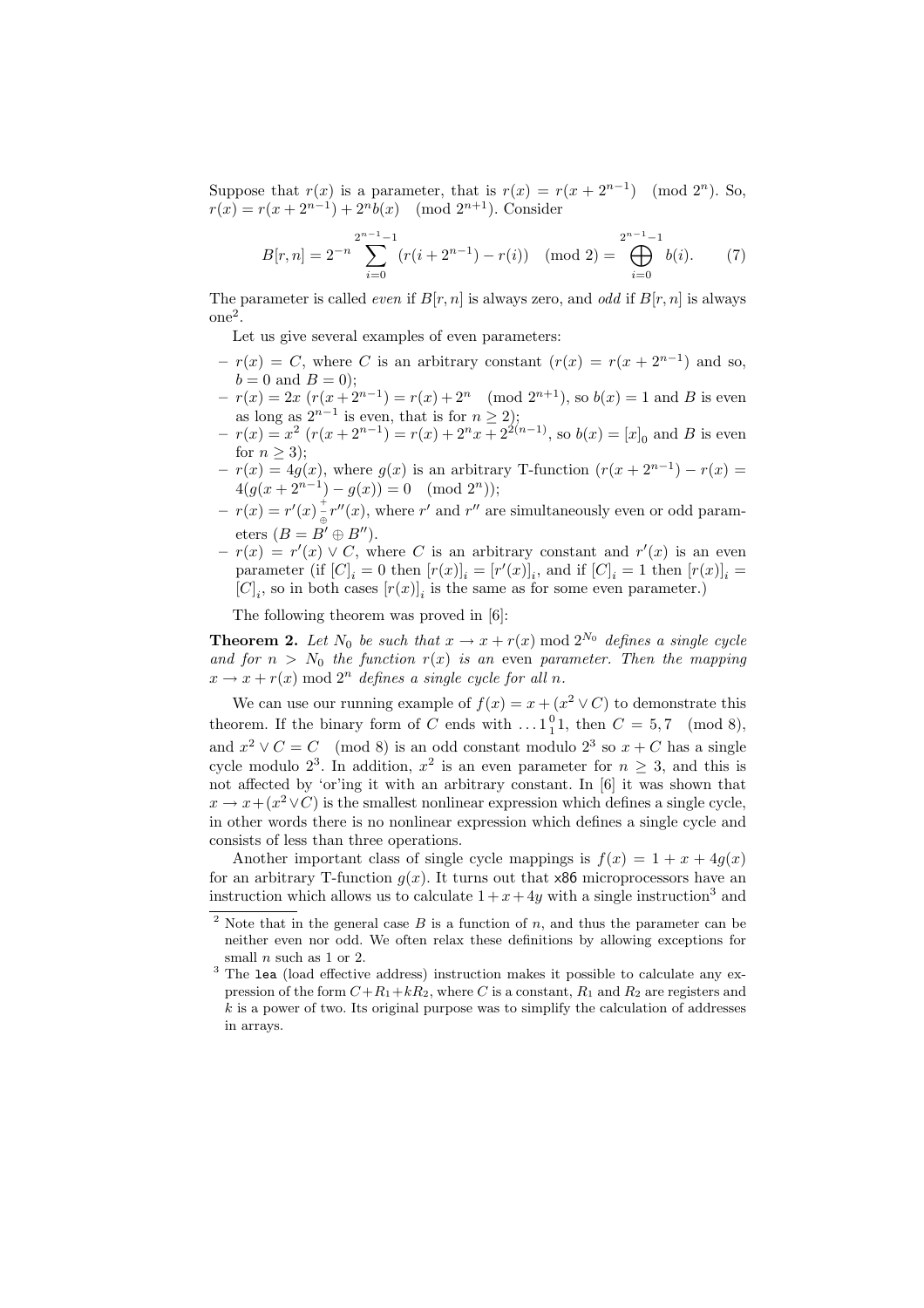thus the single cycle mapping  $f(x) = 1 + x + 4x^2$  can be calculated using only two instructions.

Odd parameters are less common and harder to construct. Their main application is in mappings of the form  $x \oplus r(x)$ :

**Theorem 3.** Let  $N_0$  be such that  $x \to x \oplus r(x) \mod 2^{N_0}$  defines a single cycle and for  $n > N_0$  the function  $r(x)$  is an odd parameter. Then the mapping  $x \to x \oplus r(x) \mod 2^n$  defines a single cycle for all n.

Proof. Let us prove this by induction: suppose that the mapping defines a single cycle modulo  $2<sup>n</sup>$  and we are going to prove that it defines a single cycle modulo  $2^{n+1}$ . Since there are only two possible cycle structures modulo  $2^{n+1}$ (a single cycle of size  $2^{n+1}$  or two cycles of size  $2^n$ ) we will prove that the second case is impossible, that is  $[x^{(0)}]_n \neq [x^{(2^n)}]_n$  at least for one x. Recall that  $[x]_n$  is the most significant bit of x modulo  $2^{n+1}$ . Let  $x^{(0)} = 0$ , since r is a parameter it follows that  $r(i) = r(i + 2<sup>n</sup>) \pmod{2^{n+1}}$ , and so  $[x^{(2^n)}]_n = [r(x^{(0)}) \oplus \ldots \oplus r(x^{(2^n-1)})]_n = \bigoplus_{i=0}^{2^n-1} [r(i)]_n =$ 

$$
\bigoplus_{i=0}^{2^{n-1}-1} \left( \left[ r(i+2^{n-1}) \right]_n \oplus \left[ r(i) \right]_n \right) = \bigoplus_{i=0}^{2^{n-1}-1} \left( \left[ r(i+2^{n-1}) - r(i) \right]_n \right) = 1.
$$
  
Here we use the fact that 
$$
\left[ r(i+2^{n-1}) \right]_n - \left[ r(i) \right]_n = \left[ r(i+2^{n-1}) - r(i) \right]_n.
$$

Recently the related notions of measure preservation and ergodicity of compatible functions over p-adic numbers were independently studied by Anashin [1].<sup>4</sup> His motivation was mathematical rather than cryptographic, and he used different techniques. In order to study if a T-function is invertible (respectively, has a single cycle property) he tried to represent it as  $f(x) = d + cx + pv(x)$ (respectively,  $f(x) = c + rx + p(v(x+1) - v(x))$ ), or to represent it as Mahler interpolation series, or to use the notion of uniform differentiability. The first characterization is the most general (that is  $v(x)$  can be any T-function) and complete (he proved that every invertible (respectively, a single cycle function) can be represented in this form. For example, it follows that there exists  $v_f(x)$ , such that  $f(x) = x + (x^2 \vee 5) = 1 + x + 2(v_f(x+1) - v_f(x))$  and in order to prove that  $f(x)$  defines a single cycle it is enough to find such a function  $v_f(x)$ . This example shows that this criterion is not that good in practice in checking properties of a given function but it allows us to construct arbitrary complex functions with needed properties. For the second approach any function  $f$  can be represented as a Mahler interpolation series  $\sum_{i=0}^{\infty} a_i \left( \frac{x(x-1)\cdots(x-i+1)}{i!} \right)$  $\frac{((x-i+1))}{(i!}$ . It turns out, for example, that a T-function is invertible if and only if  $||a_1||_2 = 1$  and  $||a_i||_2 \leq 2^{-\lfloor \log_2 i \rfloor - 1}$ , for  $i = 2, 3, \ldots$  This is used to prove theoretical results similar to the previous one, but once again for practical purposes it is usually hard to represent a given function as a Mahler series. The uniformly differentiable<sup>5</sup> func-

 $4$  This could be translated to our terminology as follows: measure preservation  $$ invertibility, ergodicity — a single cycle property, compatible — T-function. To simplify reading we will continue to use our terminology, but an interested reader who will refer to his paper should keep in mind this "dictionary".

<sup>&</sup>lt;sup>5</sup> It is exactly the same concept as the usual notion of uniform differentiability of real functions, but with respect to the p-adic distance.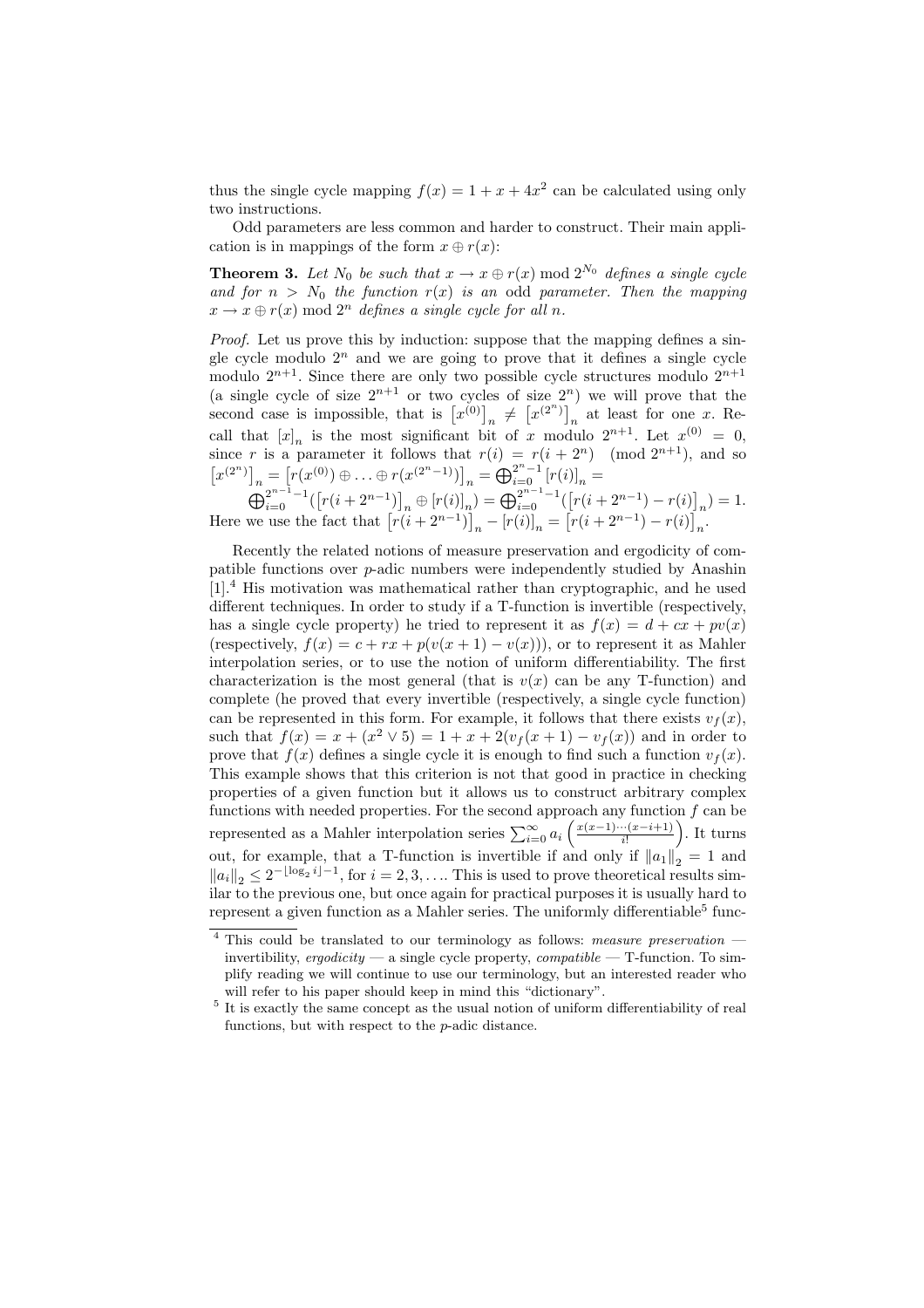tions allow us to use Hensel lifting. However, there are several obstacles to the application of this theorem in practice. First of all, it is not always easy to tell if a given function is uniformly differentiable. Consider, for example,  $x + (x^2 \vee 5)$ : ∨ is not a differentiable operation but according to [2] in this particular case  $(x+(x^2 \vee 5))' = (x+x^2+5-(x^2 \wedge 5))' = 1+2x+2x(u \wedge 5)|'_{u=x^2}$ , but  $(u \wedge 5)' = 0$ for  $||h||_2 \leq \frac{1}{8}$ , and so the whole expression is uniformly differentiable. Unfortunately, this trick does not work for the general case  $x + (x^2 \vee C)$ . Moreover, there are invertible mappings which are not uniformly differentiable. The second obstacle is how to find  $N_0$ . In the very restricted case of polynomials (expressions which use only  $+$ ,  $-$  and  $\times$ ) it is possible to calculate this number in advance, but this is not possible even if we add only ⊕: we found a family of functions  $f_i(x)$  (which use only +, -, and  $\oplus$ ) such that for every N there is  $N_0 \geq N$ ,  $i_{N_0}$  such that  $f_{i_{N_0}}$  has a single cycle modulo  $2^{N_0}$  but not modulo  $2^{N_0+1}$ . In particular, if  $f_0 = x - 1$ ,  $f_i = ((f(i - 1, x) \oplus x) + x) \oplus (x + x)$  then  $N_0 = i + 2$ ,  $i=2^r$ .

Both Anashin's techniques and our techniques can be used to completely characterize all the univariate polynomial mappings modulo  $2^n$  which are invertible with a single cycle:

**Theorem 4.** A polynomial  $P(x) = \sum_{i=0}^{d} a_i x^i$  is invertible modulo any  $2^n$  if and only if it is invertible modulo 4, and it has a single cycle modulo any  $2^n$  if and only if it has a single cycle modulo 8.

*Proof.* From (5) it follows<sup>6</sup> that  $[P(x)]_0 = [a_0]_0 + [(a_1 + \cdots + a_d)]_0 [x]_0$  and  $[P(x)]_i = [a_1]_0 [x]_i \oplus \bigoplus_{\text{odd } k \ge 3} [a_k]_0 [x]_0 [x]_i \oplus \alpha$ . Since a T-function is invertible if and only if each bit slice is invertible, the following conditions are necessary and sufficient for the invertibility of a polynomial:  $[(a_1 + \cdots + a_d)]_0 = 1$ ,  $[a_1]_0 = 1$ and  $\bigoplus_{\text{odd }k\geq 3} [a_k]_0 = 0$ . In order to prove the single cycle property let us represent the polynomial in the following form:  $P(x) = x + P'(x)$ . Since in order to generate a single cycle  $P(x)$  should be invertible it follows that  $[(a'_1 + \cdots + a'_d)]_0 = 0$ ,  $[a'_1]_0 = 0$  and  $\bigoplus_{\text{odd }k \geq 3} [a'_k]_0 = 0$ . Now we need to prove that  $P'(x)$  is an even parameter, that is, that  $\bigoplus_{i=0}^{2^{n-1}-1} b(i) = 2^{-n} \sum_{i=0}^{2^{n-1}-1} (P'(i+2^{n-1}) - P'(i))$  $\pmod{2} = 0$ . Let us do it separately for different parts of P'. It is easy to show that  $a_0$ ,  $a_1x$  with even  $a_1$  and  $a_kx^k$  for even k are even parameters for  $n \geq 3$ . Let us prove that the sum of odd powers is also an even parameter if  $\sum_{k} [a_k]_0 = 0 \mod 2$  and  $n \geq 3: 2^{-n} \sum_{i=0}^{2^{n-1}-1}$  $\sum_{i=0}^{2^{n-1}-1} \sum_{\text{odd }k\geq 3} (a_k(i+2^{n-1})^k - a_k i^k) =$  $2^{-n} \sum_{i} \sum_{k} a_{k} k i^{k-1} 2^{n-1} + \sum_{i} \sum_{k} a_{k} (\frac{k(k-1)}{2})$  $\frac{(n-1)}{2}i^{k-2}2^{2(n-1)-n} + \cdots = 0 \pmod{2}.$ So, if  $P(x)$  defines a single cycle modulo 8 then it defines a single cycle modulo any  $2^n$ . On the other hand if  $P(x)$  does not define a single cycle modulo 8 then it does not define a single cycle modulo any  $2^n \geq 8$ .

It is easy to verify that exactly 1/8 of all the polynomials are invertible, and 1/64 of all the polynomials have a single cycle, and thus it is easy to pick random polynomials with these properties. Typical examples of quadratic single cycle polynomials are  $f(x) = (x + 1)(2x + 1)$  and  $f(x) = 6x^2 - x + 1$ .

 $6$  See [5] for details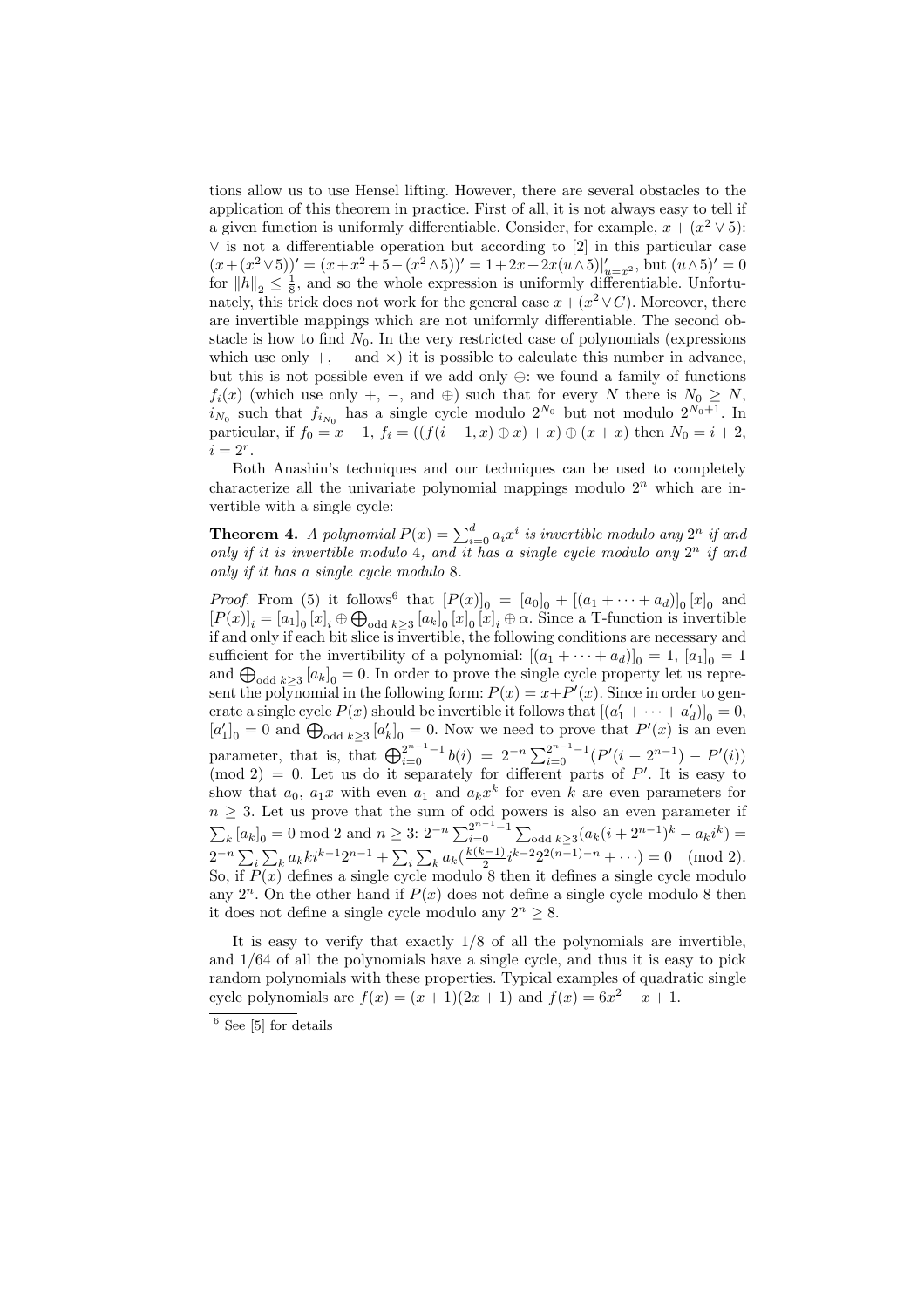Our goal now is to construct invertible multiword T-functions whose iteration defines a single cycle. Let us start with T-functions of type  $(2)$ , which map m parallel input words to m parallel output words. We would like to construct a mapping

$$
\begin{pmatrix} x_0 \\ \vdots \\ x_{m-1} \end{pmatrix} \rightarrow \begin{pmatrix} f_0(x_0, \dots, x_{m-1}) \\ \vdots \\ f_{m-1}(x_0, \dots, x_{m-1}) \end{pmatrix}
$$

which is invertible and has the maximum possible period of  $2^{mn}$ . Several simple constructions can be easily shown to be impossible. For example:

**Theorem 5.** No T-mapping of the form  $(x_0, x_1) \rightarrow (f_0(x_0), f_1(x_0, x_1))$  can have a period of  $2^{2n}$ .

*Proof.* Suppose there is a mapping  $(x_0, x_1) \rightarrow (f_0(x_0), f_1(x_0, x_1))$ , where  $f_0$  and  $f_1$  are T-functions, such that it has a period of size  $P = 2^{2i}$  modulo  $2^i$ . This means that, for example,  $f^{(P)}(0,0) = (0,0)$  and  $\forall p < P$ ,  $f^{(p)}(0,0) \neq (0,0)$ . Let  $p = 2^{2(i-1)}$ . Since the period of the mapping modulo  $2^{i-1}$  is at most  $2^{2(i-1)}$ it follows that  $f^{(p)}(0,0) \neq (0,0)$  if and only if the same holds for the most significant bits, but since  $f_0$  depends only on  $x_0$  modulo  $2^i$  the period of  $f_0$  is at most  $2^i$  and so (for sufficiently large *i*) the most significant bit of  $f_0^{(p)} = f_0^{(2p)} =$  $f_0^{(3p)}$  and since the most significant bit of  $f_1$  can assume only two possible values it follows that either  $f^{(p)} = f^{(2p)}$  or  $f^{(p)} = f^{(3p)}$  which is a contradiction.

Also it can be shown that it is impossible to obtain a single cycle function of this type from slice-linear mappings, which are T-functions which have the following form:  $[f_j]_i = \bigoplus_{k=0}^{m-1} [C_{j,k}]_i [x_k]_i \oplus \alpha_{j,i}$ , where  $(C_{i,j})$  is a constant invertible matrix and  $m > 2$ .

Note that the construction is trivial in the two extreme cases of  $m = 1$  and  $n = 1$ . In the univariate case  $(m = 1)$  the answer is given by theorem  $3: x \to x \oplus \alpha$ , where  $\alpha$  is an odd parameter. The case of  $n = 1$  is also simple because every function is then a T-function, and it is easy to define a counting transformation such as  $f_i = x_i \oplus (x_0 \wedge \cdots \wedge x_{i-1})$  which goes through all the states in the natural order  $0 \dots 00 \rightarrow 0 \dots 01 \rightarrow 0 \dots 10 \rightarrow \cdots \rightarrow 1 \dots 11 \rightarrow 0 \dots 00$ . Let us combine these two cases:

$$
f_i(x_0,\ldots,x_{m-1})=x_i\oplus(\alpha_i(x_0,\ldots,x_{m-1})\wedge x_0\wedge\cdots\wedge x_{i-1}),\qquad(8)
$$

where each  $\alpha_i$  is an odd parameter, that is

$$
\bigoplus_{(x_0,...,x_{m-1})=(0,...,0)}^{(2^n-1,...,2^n-1)} [\alpha_i(x_0,...,x_{m-1})]_n = 1
$$

and  $[\alpha_i]_0 = 1$ . We can now prove:

**Theorem 6.** The mapping defined by (8) defines a single cycle of length  $2^{mn}$ .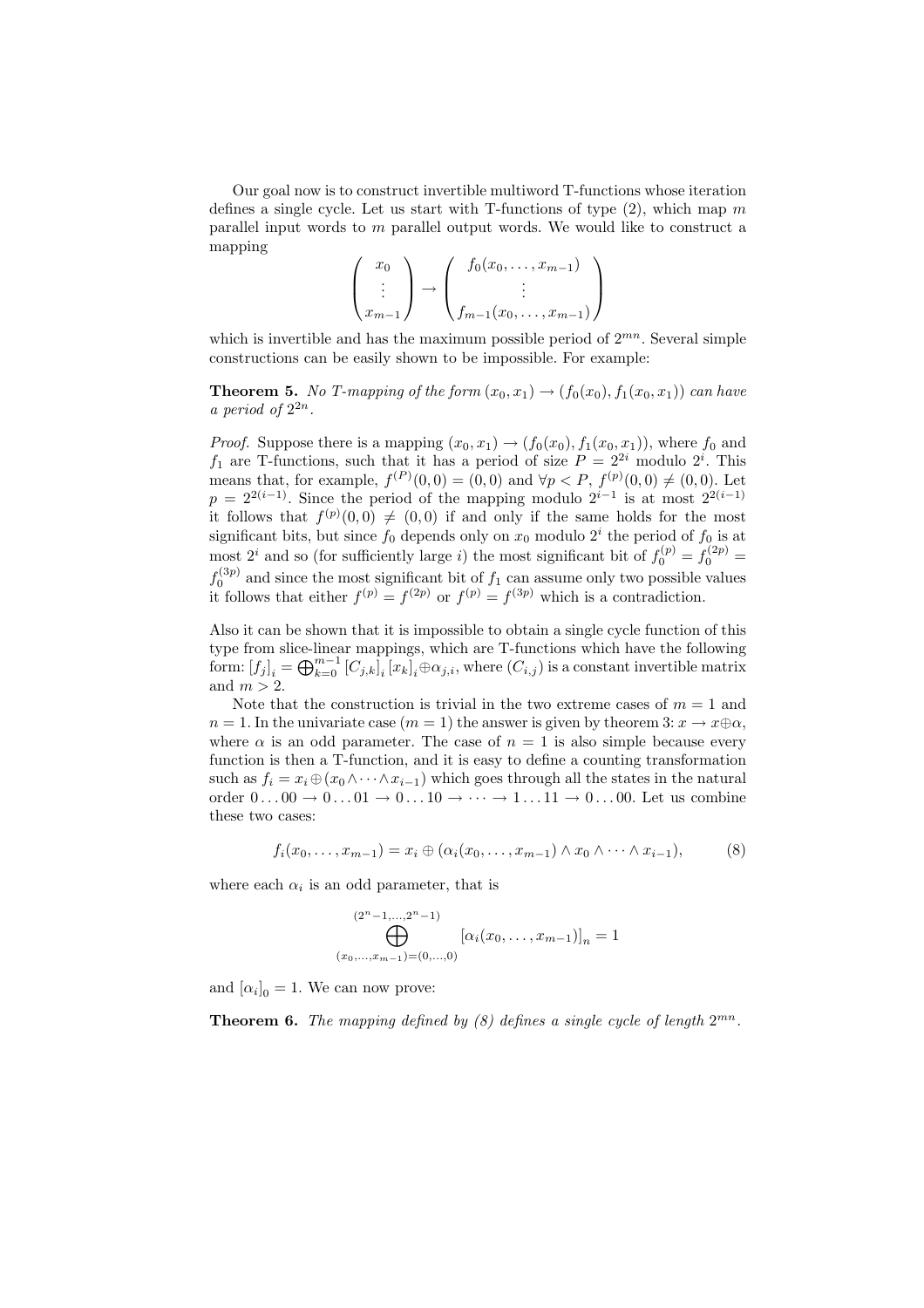*Proof.* Let us prove it by induction. For  $n = 1$  we know that it is true. Suppose that it is a single cycle modulo  $2^n$  and let us prove this for  $2^{n+1}$ . Suppose without loss of generality that  $(x_0, \ldots, x_{m-1})^{(0)} = (0, \ldots, 0)$ . From the induction hypothesis it follows that  $\{(x_0, \ldots, x_{m-1})^{(i)} \bmod 2^n\}_{i=0}^{2^{mn}}$  contains all the possible tuples, so  $\left[x_0^{(2^{mn})}\right]$  $n = x_0^{(0)} \oplus \bigoplus \alpha_0 = 1$ , more generally,  $\left[ x_0^{(l+2^{mn})} \right]$  $n = \left[x_0^{(l)}\right]$  $\underset{n}{\oplus}1,$ so

$$
(2^{n+1}-1,2^{n}-1,...,2^{n}-1)
$$
  
\n
$$
\bigoplus_{(x_0,...,x_{m-1})=(0,...,0)}^{(x_{m-1},x_{m-1})} [\alpha_1(x_0,...,x_{m-1})]_n \wedge [x_0]_n =
$$
  
\n
$$
(2^{n}-1,2^{n}-1,...,2^{n}-1)
$$
  
\n
$$
\bigoplus_{(x_0,...,x_{m-1})=(0,...,0)}^{(x_{m-1},x_{m-1})} [\alpha_1(x_0,...,x_{m-1})]_n.
$$

So, if we consider the next variable  $x_1: \left[x_1^{(2^{mn+1})}\right]$  $x_1^{(0)} \oplus \bigoplus \alpha_1 \wedge x_0 = x_1^{(0)} \oplus 1.$ Using similar arguments, we can prove that  $\left[x_{m-1}^{(2^{mn+(m-1)})}\right]$  $_n = [x_{m-1}^0]_n \oplus 1$ , that is modulo  $2^{n+1}$  the period is  $2^{mn+m} = 2^{m(n+1)}$ .

In order to use this theorem we need an odd parameter. We know that  $f(x) = x + r(x)$  defines a single cycle if  $r(x)$  is an even parameter. We also know that every such function can be represented as  $f(x) = x \oplus s(x)$ , where  $s(x)$ is an odd parameter. So, for any even parameter  $r(x)$  the following expression  $s(x) = (x + r(x)) \oplus x$  is an odd parameter. For example, if  $r(x) = x^2 \vee 5$ , then  $s(x) = (x + (x^2 \vee 5)) \oplus x$  is an odd parameter. Note that if  $f(x)$  is invertible then  $[r(x)]_0 = 1$  and so  $[s(x)]_0 = [r(x)]_0 = 1$ . To construct an odd parameter with m variables we need the following lemma:

Lemma 1.

$$
\bigoplus_{t=0}^{2^n} \alpha(t) = \bigoplus_{(x_0,...,x_{m-1})=(0,...,0)}^{(2^n-1,...,2^n-1)} \alpha(x_0 \wedge \cdots \wedge x_{m-1})
$$

*Proof.* In order to prove the lemma it is sufficient to prove that for every  $t$  there is an *odd* number of tuples  $(x_0, \ldots, x_{m-1})$  such that  $x_0 \wedge \cdots \wedge x_{m-1} = t$ . In fact, we can directly calculate this number: if  $t$  contains  $k$  zeros then there are  $(2<sup>m</sup> - 1)<sup>k</sup>$  such tuples, which is an odd number.

For example, the following mapping defines a single cycle for any  $m$  and  $n$ :

$$
f_i(x_0,\ldots,x_{m-1})=x_i\oplus (s(x_0\wedge\cdots\wedge x_{m-1})\wedge x_0\wedge\cdots\wedge x_{i-1}),\qquad (9)
$$

where  $s(t) = (t+(t^2 \vee 5)) \oplus t$ . Note that to evaluate this mapping for each particular  $(x_0, \ldots, x_{m-1})$  we need one squaring, one addition and 3m bitwise operations, or  $3m+2$  operations in total. Unfortunately, this mapping has the property that during update each bit of  $x_{m-1}$  is changed with probability  $2^{-(m+1)}$  instead of  $\frac{1}{2}$  as expected for a random mapping. To avoid this we can add any even parameter<sup>7</sup> with zero in the least significant bit, simplify  $s(t)$  and obtain, for example,

<sup>7</sup> Note that in the multivariate case every parameter which does not use all the variables is even.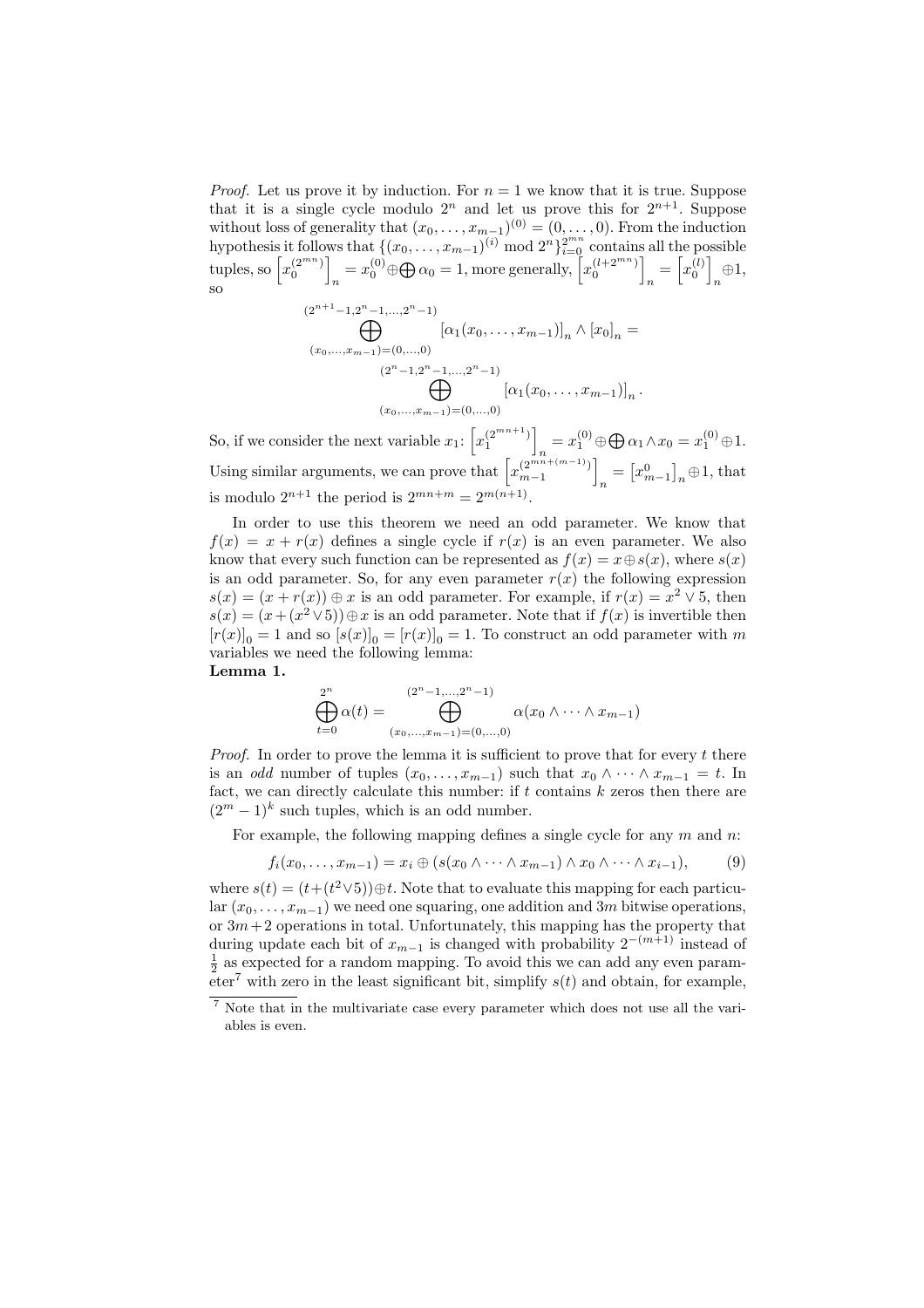the following mapping:

$$
\begin{pmatrix} x_0 \\ x_1 \\ x_2 \\ x_3 \end{pmatrix} \rightarrow \begin{pmatrix} x_0 \oplus s & \oplus (x_1^2 \wedge M) \\ x_1 \oplus (s \wedge a_0) \oplus (x_2^2 \wedge M) \\ x_2 \oplus (s \wedge a_1) \oplus (x_3^2 \wedge M) \\ x_3 \oplus (s \wedge a_2) \oplus (x_0^2 \wedge M) \end{pmatrix},\tag{10}
$$

where  $a_0 = x_0$ ,  $a_1 = a_0 \wedge x_1$ ,  $a_2 = a_1 \wedge x_2$ ,  $a_3 = a_2 \wedge x_3$ ,  $s = (a_3 + C) \oplus a_3$ , C is any odd constant and  $M = 1 \dots 1110_2$  or we can enhance the inter-variable mixing with the following mapping:

$$
\begin{pmatrix}\nx_0 \\
x_1 \\
x_2 \\
x_3\n\end{pmatrix}\n\rightarrow\n\begin{pmatrix}\nx_0 \oplus s & \oplus 2x_1x_2 \\
x_1 \oplus (s \wedge a_0) \oplus 2x_2x_3 \\
x_2 \oplus (s \wedge a_1) \oplus 2x_3x_0 \\
x_3 \oplus (s \wedge a_2) \oplus 2x_0x_1\n\end{pmatrix} \tag{11}
$$

During the iteration of these mappings each bit is changed in approximately one half of the cases. Each mapping requires 24 operations to obtain a cycle of size  $2^{256}$ .

We next analyse mappings of type (3), which consider multiple words as concatenated parts of a single multi-precision logical variable x, for example,  $x =$  $2^{3n}x_a+2^{2n}x_b+2^nx_c+x_d$ . In this case our running example  $x \to x+(x^2 \vee C)$  can be represented as  $(x_a, x_b, x_c, x_d) \rightarrow (f_a(x_a; x_b, x_c, x_d), \dots, f_d(x_d))$  with appropriate  $f_a, f_b, f_c$  and  $f_d$ , but the squaring of a 4n-bit word would be rather inefficient on an  $n$ -bit processor. Note that there is no requirement that the whole mapping  $x \to f(x)$  has a simple interpretation as a mapping of a 4n bit word although we need this interpretation to prove the single cycle property.

Let us start with the simplest single cycle mapping  $x \to x + 1$ . It can be implemented as follows:  $(x_a, x_b, x_c, x_d) \rightarrow (x_a + \kappa_b, x_b + \kappa_c, x_c + \kappa_d, x_d + 1),$ where  $\kappa_d$  is the carry (overflow) from  $x_d$ ,  $\kappa_c$  is the carry from  $x_c$ , et cetera. Many contemporary processors (including x86 and SPARC) have an operation adc (addition with carry)  $(x, y, c) \rightarrow (z, c')$ , where  $z = (x + y + c) \mod 2^n$  and  $c' = (x + y + c \ge 2<sup>n</sup>)$ , so the addition of  $\kappa$  can be done at no additional cost<sup>8</sup> if the mapping has the following form:  $(x_a, x_b, x_c, x_d) \rightarrow (x_a + f_a + \kappa_b, x_b + f_b +$  $\kappa_c$ ,  $x_c + f_c + \kappa_d$ ,  $x_d + f_d + 1$ ). The only restriction on each f is that it should be an even parameter. For example,

$$
\begin{pmatrix}\nx_d \\
x_c \\
x_b \\
x_b\n\end{pmatrix}\n\rightarrow\n\begin{pmatrix}\nx_d + (s_d^2 \vee C_d) \\
x_c + (s_c^2 \vee C_c) + \kappa_d \\
x_b + (s_b^2 \vee C_b) + \kappa_c \\
x_a + (s_a^2 \vee C_a) + \kappa_b\n\end{pmatrix}
$$
\n(12)

<sup>8</sup> This is not always true. For example, on Intel Pentium 4 processor the ordinary add instruction has the latency (the number of clock cycles that are required for the execution core to complete the execution of all of the  $\mu$ ops that form a IA-32 instruction) 0.5 and the throughput (the number of clock cycles required to wait before the issue ports are free to accept the same instruction again) 0.5, but adc has the latency 8 and the throughput 3 [4].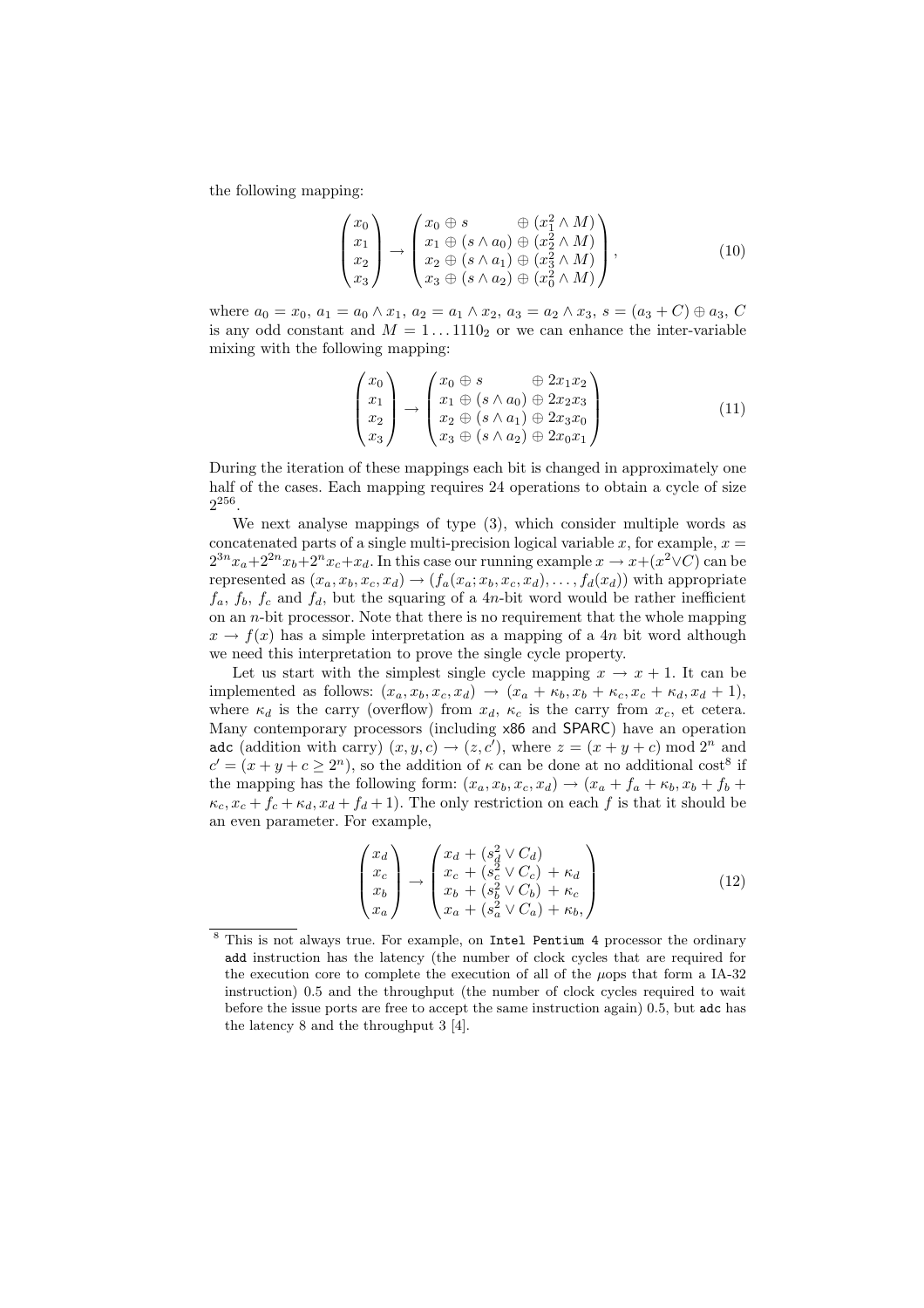where  $s_d = x_d$ ,  $s_c = s_d \oplus x_c$ ,  $s_b = s_c + x_b$ ,  $s_a = s_b \oplus x_a$ ,  $C_a$ ,  $C_b$ ,  $C_c$  are odd constants<sup>9</sup> and  $C_d$  ends with  $\dots$  1<sup>0</sup><sub>1</sub><sup>1</sup><sub>2</sub>.

This mapping uses 15 operations to obtain a cycle of size  $2^{256}$ . So, it can be much faster than the previous example but only on processors that have the adc instruction. If this instruction has to be emulated<sup>10</sup> this mapping can be slower. Note that almost all high level programming languages do not have such an instruction so it has to be emulated or to be written in assembly language.

The number of operations is not usually a good predictor of the speed of the implementation, since on modern microprocessors several operations can be done in parallel, use different number of clocks, etc. We should take into account that an update function is not the complete generator. There is also an output function which produces the output bits given the internal state. Since the least significant bits of the state are repeated in small cycles the simplest output function is the one that gives away the most significant bits of the state. It seems that it is easier to implement such a function for the second mapping since  $x_a$  and  $x_b$  form the most significant part of the state, but their least significant bits are also weak since they depend only of the least significant bits of  $x_i$  and a single bit carry.<sup>11</sup> One solution is to give away the most significant part of  $x_a$  (32 bits) or use a more sophisticated output function and give away more bits thus raising the ratio of the output bits per operation. For example,  $O_1 =$  $((x_a \rvert \frac{n}{2}) \oplus x_b) ((x_c \rvert \frac{n}{2}) \oplus x_d) \vee 1)$ , where  $\rvert$  could be substituted with circular rotation if the target microprocessor supports it, uses only five operations and doubles the size of the output. It can be shown that  $O_1$  has maximal period and produces each possible value with the same probability (since it is an invertible mapping of  $x_b$  for fixed  $x_a$ ,  $x_c$  and  $x_d$ ). Note that we give here only examples of the possible mappings and output functions, but in order to construct a secure stream cipher they have to be subjected to a lengthy and thorough cryptanalysis.

## 5 Experimental results

We tested the actual execution speed of our mappings on an IA-32 machine. We used a standard PC with a 1.7 GHz Pentium 4 processor with 256KB of cache. In each experiment we encrypted one gigabyte of data by encrypting  $10^4$  times a buffer which is  $10^5$  bytes long (this ensured that the data was prefetched into L2 cache). The tests were done on an otherwise idle Linux system. To calculate the overhead produced by memory access we "encrypted" the buffer by xoring

<sup>&</sup>lt;sup>9</sup> Note that the only purpose of  $C_a$ ,  $C_b$  and  $C_c$  is to make parameters out of  $x^2$ , that is mask the least significant bit. The evenness of the parameter is guaranteed since n from (7) is larger than 3.

<sup>&</sup>lt;sup>10</sup> There are basically two ways to emulate it: check if  $a+b \ge a$  or  $a+b \ge b$  for unsigned a and b or, usually faster since conditions break pipeline, to set  $n = 63$  and use the most significant bit of the sum as  $\kappa$ . The second approach adds two operation for each addition of  $\kappa$ . and gives 21 operations overall with reduced word size.

<sup>&</sup>lt;sup>11</sup> It is possible to change the definitions of  $s_a,s_b,s_c,s_d$  to incorporate right shifts or rotations, but this will also increase the calculation time.